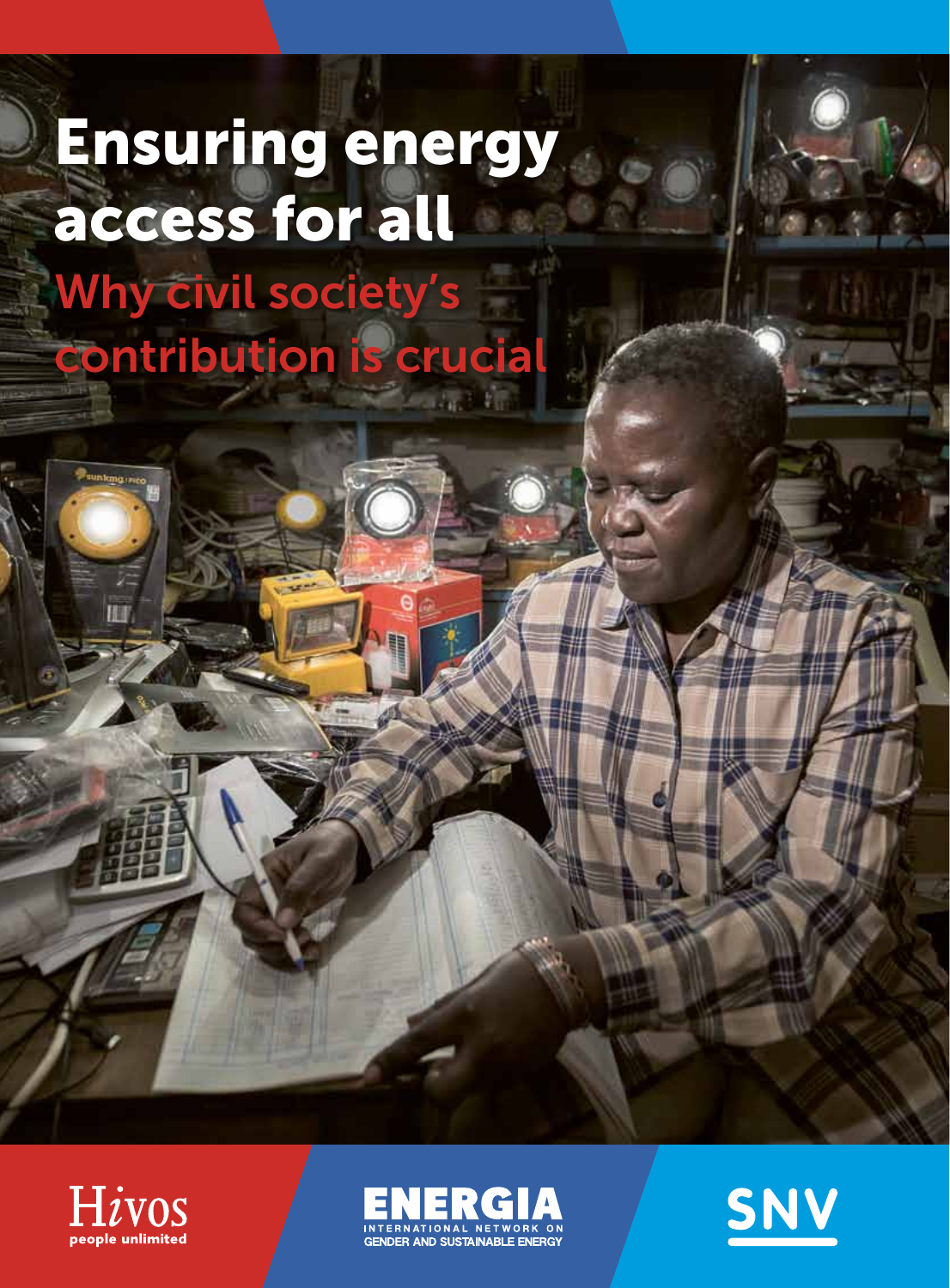# Energy is key to human development

Energy is key to human development. We need energy for daily activities including cooking, education, community centres, medical treatment, as well as to earn a living. However, more than a billion people still do not have access to affordable, reliable and clean energy. The energy we produce, is not distributed evenly; women especially do not have equal access to and control over energy services. Nor is it produced in a sustainable manner.

Sustainable Development Goal 7 aims to tackle this global issue and ensure universal access to affordable, reliable and sustainable energy. Progress towards this goal however, has been far too slow. If we are serious about fulfilling this commitment, we have to up our game.

The key to achieve universal energy access is diverse partnerships. We need all sectors of society – public, private and civil society – to do their part and work together. Civil society organisations (CSOs) have demonstrated how crucial they are to ensure energy access for all.

Photo front cover: Women play an important role in scaling up energy access, especially in hard to reach communities. Civil Society has been driving processes towards green and inclusive energy policies. Photo: Sven Torfinn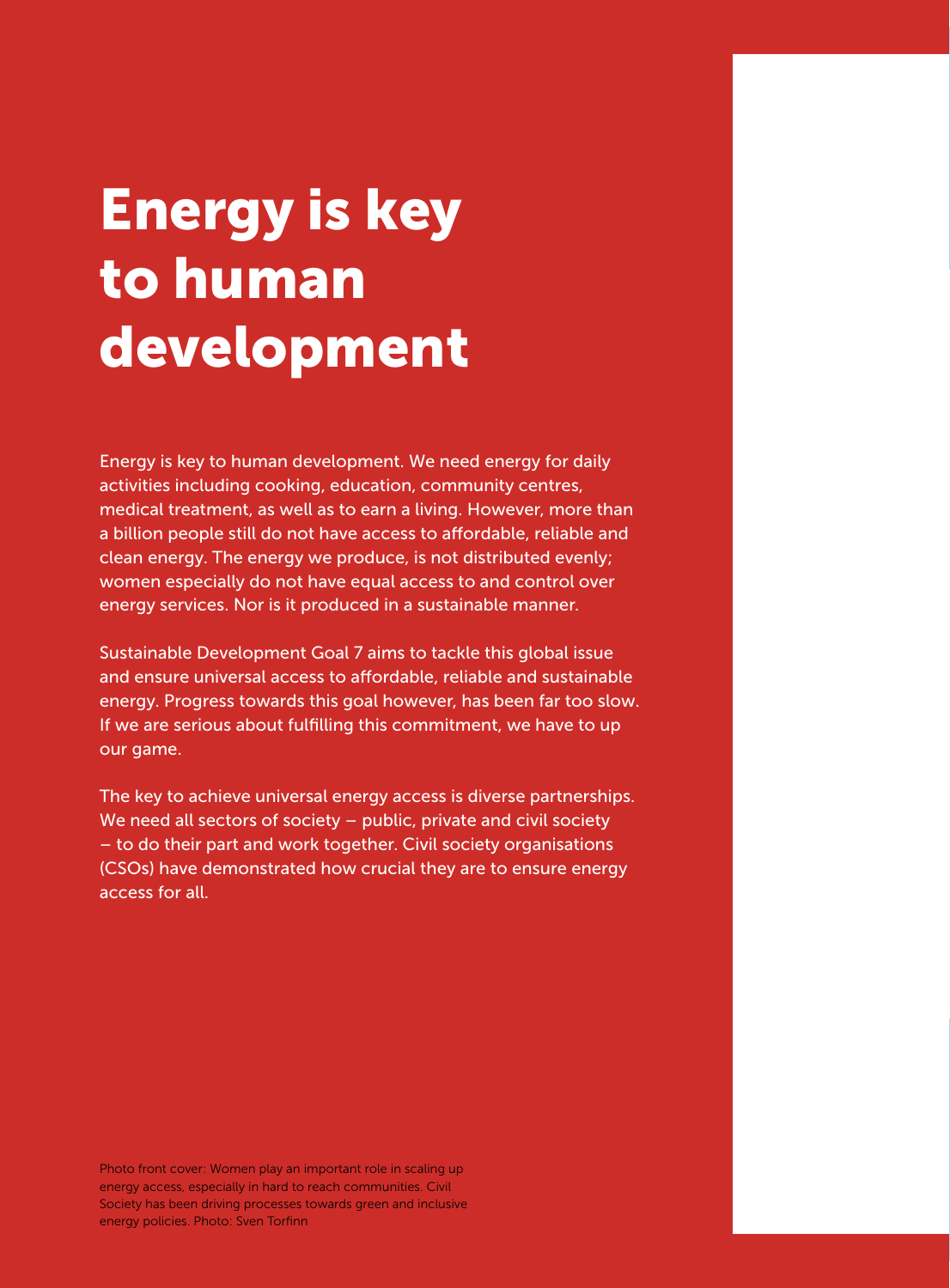# How civil society contributes to energy access

## • Civil society drives inclusive energy processes

CSOs have facilitated broad coalitions, built networks, coordinated and ensured inputs from non-energy sector players as well as from people and women's groups that are often overlooked in energy debates.

• Civil society bridges national energy goals with local action

CSOs have played a huge role in translating national energy policies into local solutions, and the other way around, linking needs at local level to the national agenda. Herewith they have supported governments in delivering inclusive energy policies for all.

## • Civil society provides valuable energy expertise to governments

CSOs support and work in partnerships with governments by providing valuable data and advising in policy formulation to secure last mile energy solutions, develop better standards and overcome barriers for investment and inclusive energy implementation.

## • Civil society ensures finance reaches last mile solutions

CSOs have enabled financing models to deliver last mile energy solutions. They have done so by lobbying for increased budget for decentralised renewable energy at the national level, and by facilitating new financing mechanisms for implementation at the local level and in support of local women led energy entreprises.

The following pages will further illustrate the value of these civil society contributions.



Photo: Bunu Dhungana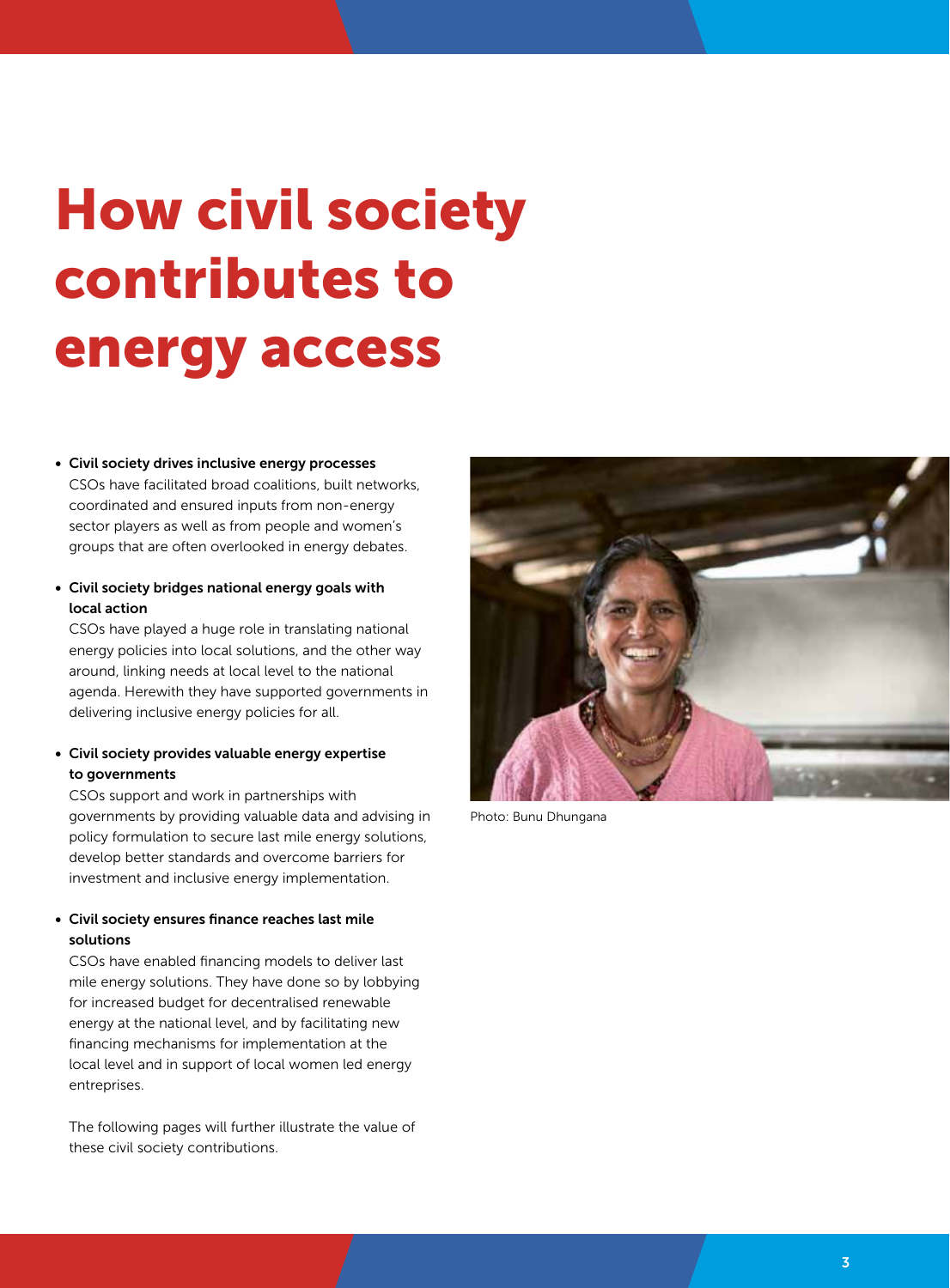# Driving inclusive energy processes

The key to universal energy access is for all sectors of society – public, private and civil society – to work together. CSOs have been driving and facilitating processes around green and inclusive energy access policies on the national and regional level. The level of engagement varies greatly per country depending on the openness of the process. From participating in the design of policies by offering vital expertise, to acting as a trusted intermediary between communities, government agencies, and the private sector; CSOs provide much needed support. Without this facilitative role the increase of energy access would be slower or even in some cases stalled.

### Collaboration ensures strategies are gender inclusive

CSOs in Kenya ensured that their national SEforALL Action Agenda became gender inclusive, by supporting the process of creating renewable energy action plans. A whole range of civil society organisations, including Hivos, SNV, Practical Action, ENERGIA, the Gender Commission and GIZ, were able to provide extensive insights into the gender debate. Civil society's continued presence in two technical committees during the process, as well as the organization of over 15 meetings with various stakeholders, made them indispensable partners. As a result the prioritization of modern cooking services and solutions were included in the Action Agenda, and the participation of women in energy development was enhanced because of the role they play in energy provision.



The in 2016 launched Village Loans and Savings Associations enabled this Kenyan lady to purchase a solar powered water pump to irrigate her corn produce. Photo: Energy 4 Impact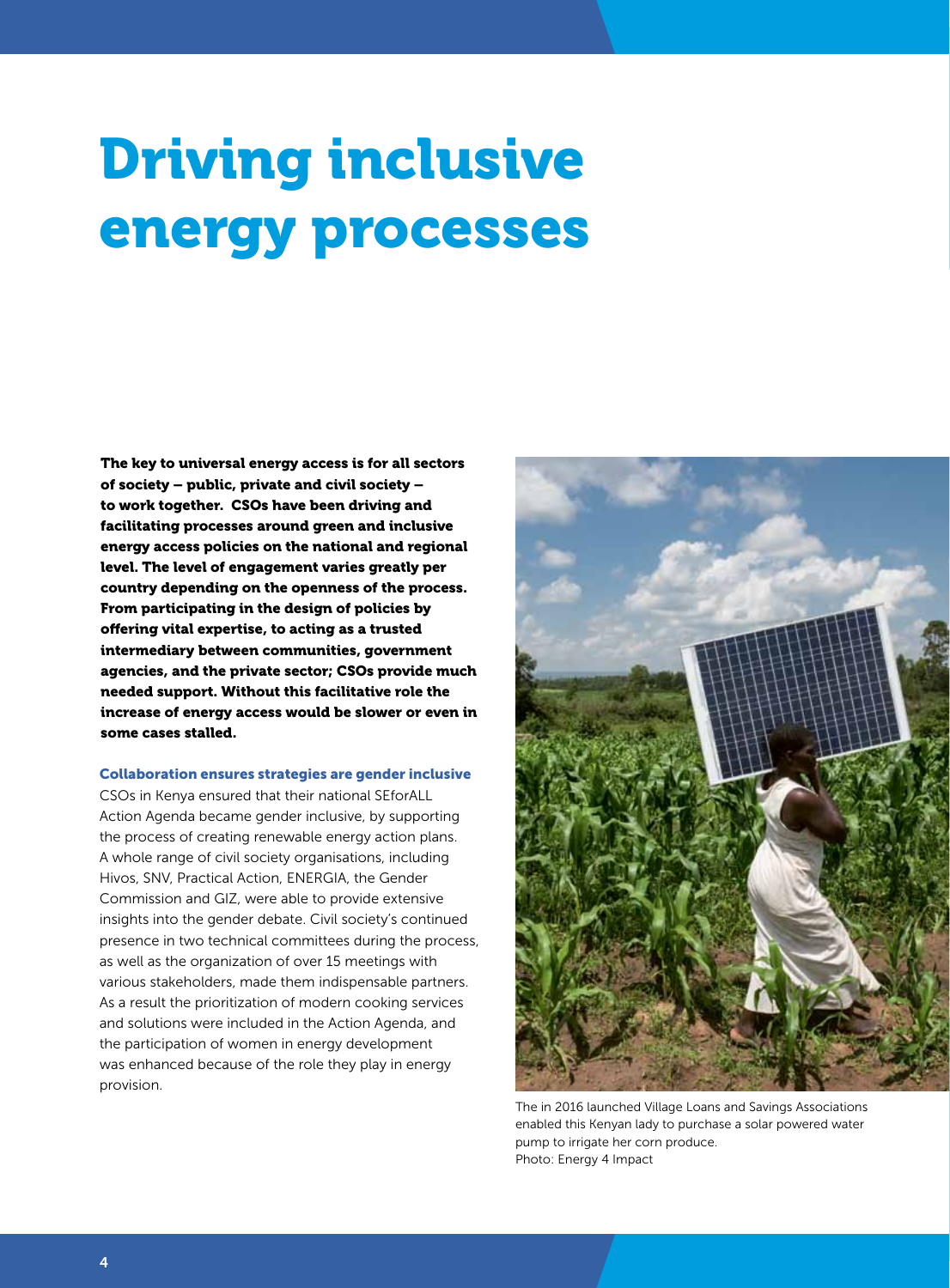# Building a broad coalition to achieve 100% renewable energy in Sumba

In Indonesia, civil society managed to create a strong multi-stakeholder partnership to provide 100% renewable energy to the 700,000 inhabitants of the island of Sumba. Initiator Hivos gained support at all levels: local, national and international, engaging villagers, politicians, businesses and NGOs. Key stakeholders such as the Indonesian Ministry of Energy, the State energy company PLN, the elected Sumba leaders and the governor committed to achieving the project's goal. The Indonesian Ministry of Energy even assumed responsibility for achieving 100% renewable energy for Sumba and taking the Island as an example for electrification for other parts of the country. By focusing on one island CSOs have built a sustainable coalition that is influencing not only the fate of one island but also national government policies, as the government now witness practical barriers for implementation.

"The future of our energy is renewable energy. We have the potential of wind, solar, water, and much more, including geothermal energy. We want to make Sumba an example for other regions in Indonesia."

Sadirman Said, *Minister from Indonesian Ministry of Energy and Mineral Resources 2014 - 2016*



Minister from Indonesian Ministry of Energy and Mineral Resources 2014 - 2016, visits the island of Sumba.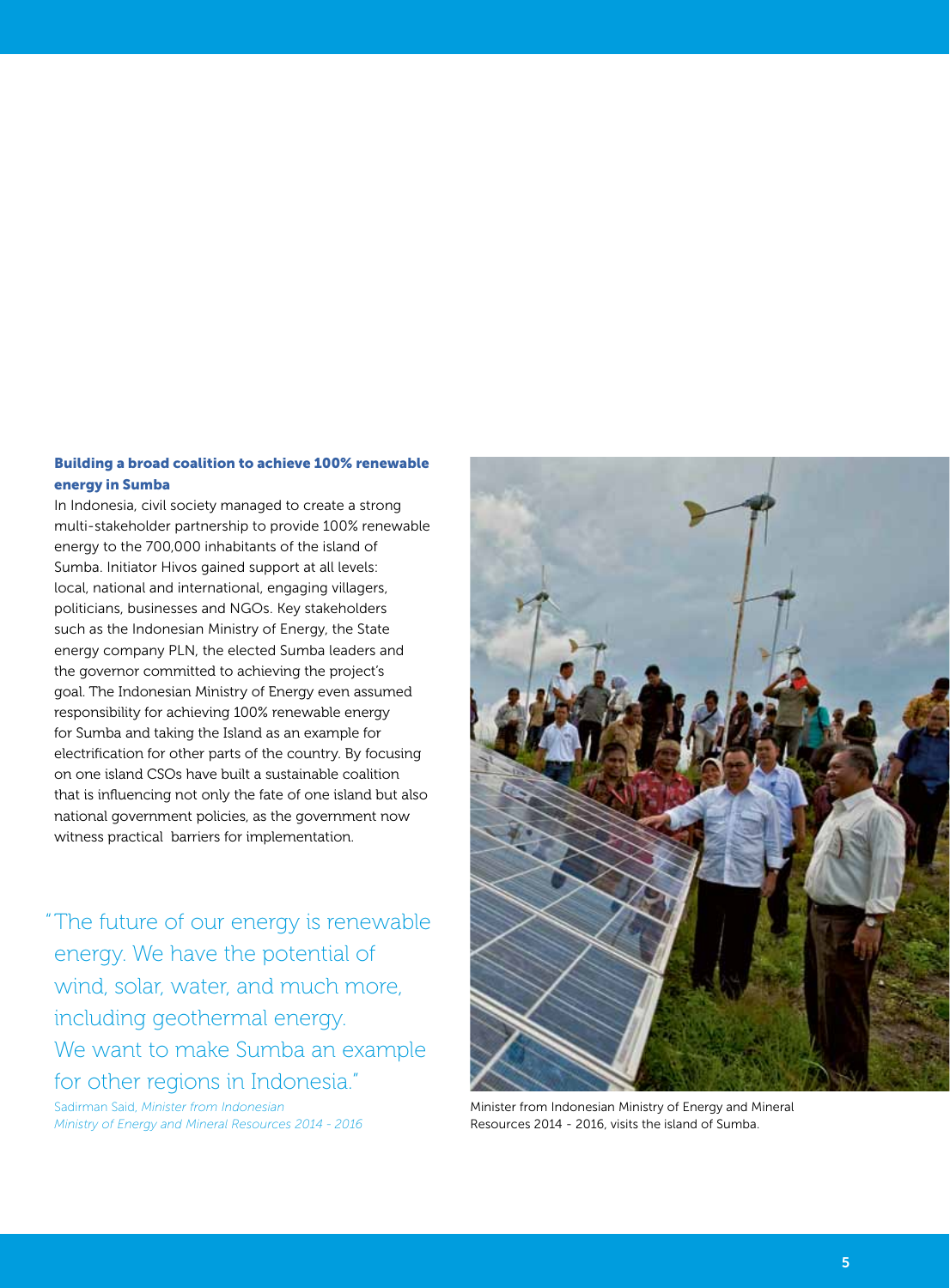"Civil society can play a particularly powerful role in this process as an enabler and constructive challenger, creating the political and social space for collaborations that are based on the core values of trust, service and the collective good."

World Economic Forum (2013), *The Future Role of Civil Society.*

#### Building a network with the private sector

Progress around improving energy access in Nicaragua has stalled at the government level; undeterred civil society has been ensuring that the work towards the goals of SDG 7 (universal energy access for all) continues by engaging with the private sector and building a network of energy access practitioners. Numerous



Women in Nicaragua proudly shows her new solar panel. Photo: Jose Pablo Porras

strategy discussions at the national and subnational level were held with Renovables, a renewable energy organisation that represents both business and civil society providing energy access, as well as renewable energy generators, big energy companies, and chambers of commerce. This has ensured that valuable recommendations have been presented to government agencies and the Inter-American Development Bank, which funds energy projects in the region. CSOs hope that more concrete action will be taken based on these insights this year.

## Coordinating CSO inputs to ensure representation goes beyond the big cities

In Nepal, CSOs led work to ensure that all insights and needs from across the civil society, community based organisations and women's groups were fully represented in government consultations on renewable energy access and gender issues. Firstly, they represented civil society at an off-grid national coordination committee. This resulted in the formation of a multistakeholder forum to build capacity in different districts involving important local governments. Secondly, thanks to funding from different donors including the UNDP, more discussions were organized with civil society organisations and local governments in different parts of the country. The recommendations on rural energy and gender needs from these discussions informed the energy access discussions at the government level.

### Bringing voices in from outside the energy debate

To ensure inclusive energy policies in Zimbabwe, civil society has actively reached out and involved over 40 organisations and representatives from different sectors, including from the education, health and agriculture sectors, in the policy discussions around energy access. CSOs provided valuable input through their active involvement in the SEforALL platform. The engagement was coordinated by ZERO, an NGO that works with rural and urban communities. To keep energy access on the political agenda, CSOs also organised focused workshops with journalists from key media outlets explaining why energy inclusion is so important. This has led to an innovative project to create short films about the benefits of green energy with famous comedian, Admire Kuzhangaira, to disseminate key messages to people in rural areas via WhatsApp and Facebook.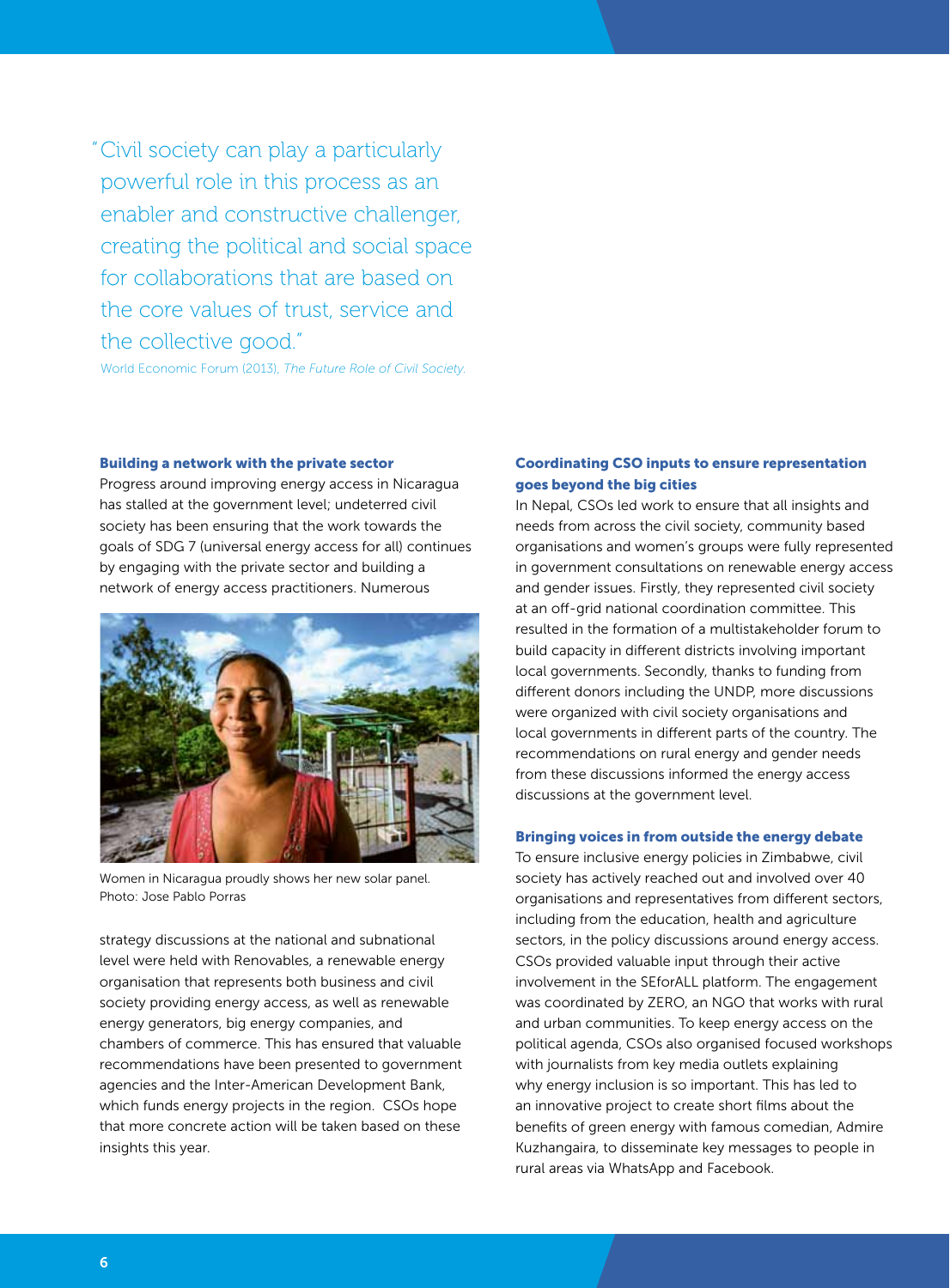# Bridging national energy goals with local action

National clean energy goals need to be translated into concrete local plans to reach their full potential, which includes taking into consideration rural realities. CSOs have been fundamental in making sure this happens. By building local partnerships, providing essential information either at the national or regional levels, CSOs support governments to deliver inclusive energy solutions on the ground.

### From national plans to rural implementation

A good example of how CSOs support has led to policy integration at the regional level is the case of Burkina Faso, where civil society is instrumental in ensuring that the SEforALL action plans are included in regional and local agendas. SNV recognised that despite the existence of a finalised national action plan, there were no energy plans at the community level. This is partly due to the fact that the ministry of energy doesn't have decentralized offices. To help push the government's agenda forward, SNV and partners selected four regions to work towards rural implementation: Boucle du Mouhoun, Cascades, Centre Nord and Hauts-Bassins.

During 2016 each region held two workshops with participation of local CSOs that work on renewable energy issues, with representatives of different regional authorities on health, economic affairs, gender and environment. In Les Cascades a coalition of regionally based CSOs has formulated concrete suggestions for energy development and is currently lobbying the mayors to include them in the final regional plans. The CSOs are advising how to adapt national goals into local needs as well as ensuring that the financial needs are addressed.



Burkina Faso, 2012. Solar panels. Photo: Roel Burgler, SNV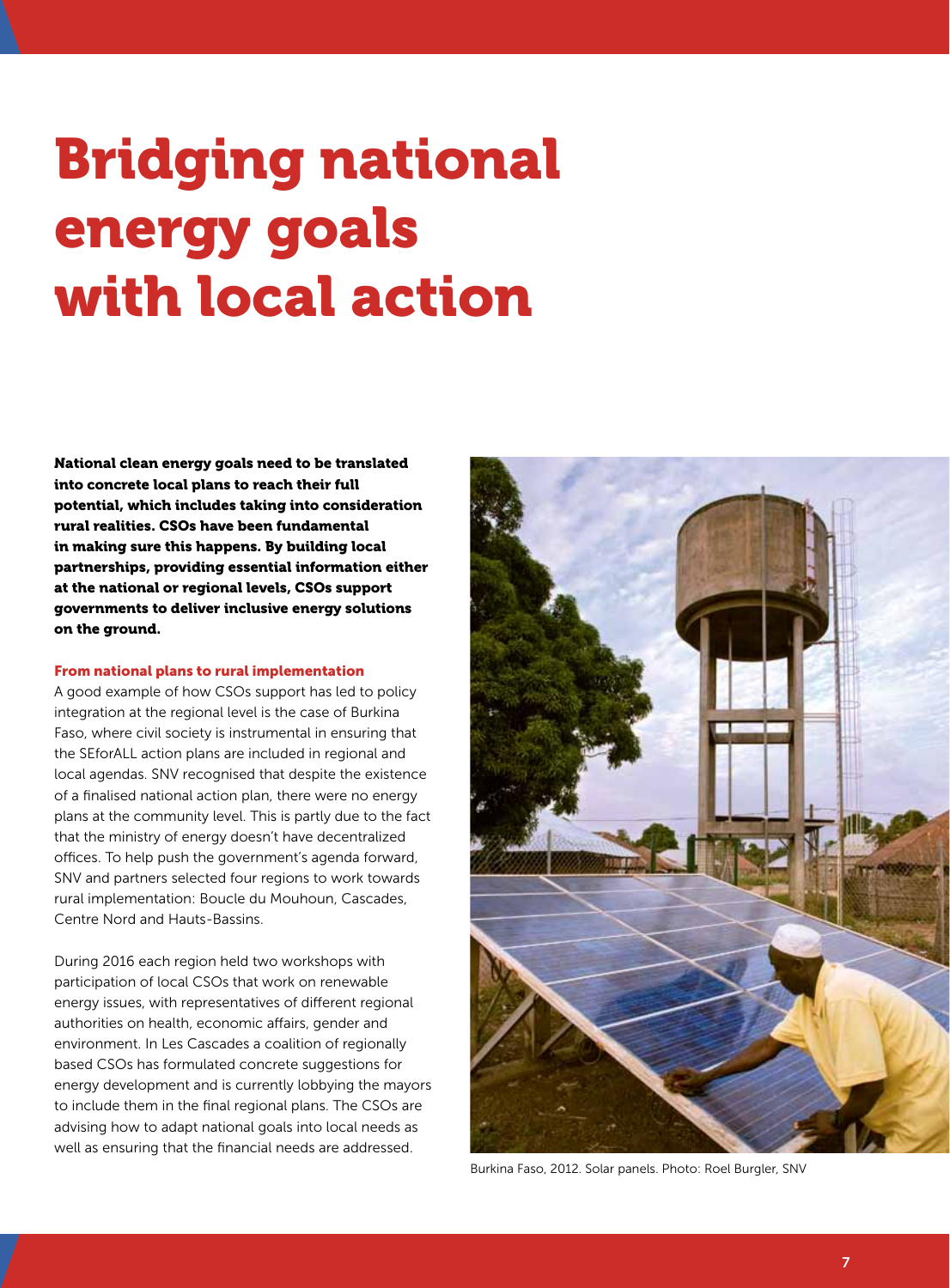"The changes that civil society is undergoing strongly suggest that it should no longer be viewed as a "third sector"; rather, civil society should be the glue that binds public and private activity together in such a way as to strengthen the common good."

World Economic Forum (2013), *The Future Role of Civil Society.*

### County needs linked back to national agenda

In Kenya, civil society's role has been the reverse, as it has provided the essential link between the reality of energy needs on the county level and fed that back into the national goals. This ensures that local needs and national aspirations are blended into workable plans and solutions. While the government tended to focus on electrification throughout this process, CSOs were instrumental in ensuring attention was also paid to other energy access needs, such as clean cooking and pumping water and local women led energy businesses.

The government sought out CSOs' experiences in order to facilitate more effective implementation in Kenya's rural areas. Without this crucial link it would be difficult to move towards implementation in the counties, especially with the energy national bill that is soon coming into law. CSOs are busy filling in the technical and capacity gaps, providing energy advice where these skills are lacking. CSOs have been and still are key in smoothing the pathway from the transition from the bill to creating essential county plans to implement and achieve Kenya's energy access goals.

## Helping governments with implementation of energy plans

At times, real life experiences of people who need to implement energy programmes are not reflected at the national level. Civil society in Tanzania has pushed the government to ensure implementation plans reflect the reality on the ground. The National Gender and Sustainable Energy Network (NGSEN) worked closely with the department of energy in the Ministry of Energy and Minerals in preparing the SEforALL implementation programme, on the importance of addressing female



Rhoda Mshomi lives in Moshi, Tanzania and cooks on biogas in her new kitchen. Cooking on biogas is cleaner, healthier and safer. Photo: Sven Torfinn.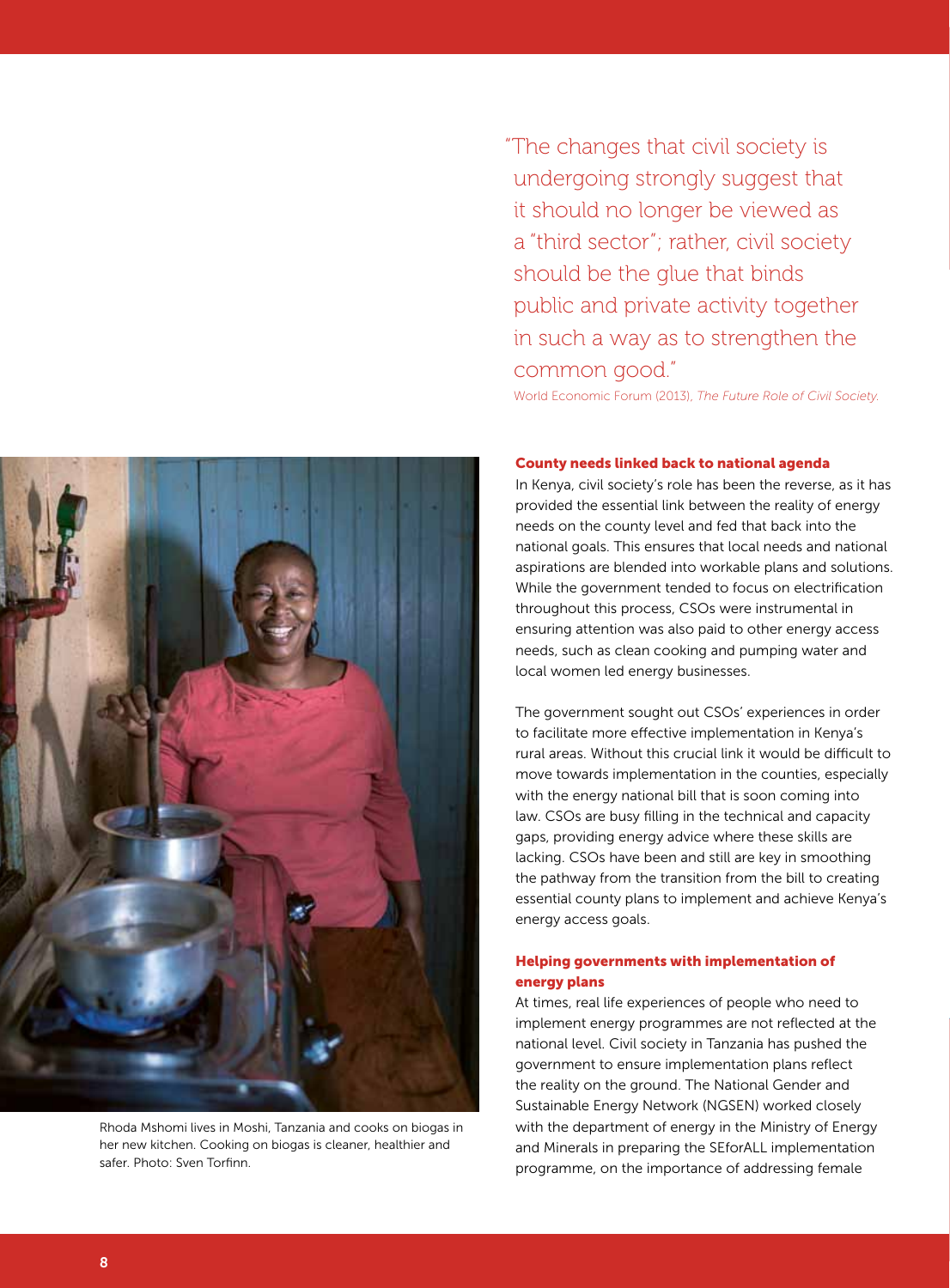drudgery related to cooking, gathering fuelwood and fetching water. This included working directly with the government's energy consultants. NGSEN helped the government consultants understand the importance of bringing clean energy to households still using biomass for cooking and lacking access to clean and safe water. NGSEN was also given the opportunity to review the draft implementation documents to ensure realistic options were included. Their recommendation for the use of safer cooking alternatives is now included in the documents.

#### Empowering local energy entrepreneurs

Also in Tanzania civil society has taken a more practical approach as the government lacks resources to invest in large energy infrastructure in rural areas. As such offgrid rural solutions are essential. CSOs are helping to provide alternative frameworks to turn this around, such as Solar Sister's market driven approach to deliver solar lighting and clean cooking solutions to households in rural Tanzania. Solar Sister entrepreneurs are local women from last-mile communities who invest in a stock of various solar and cooking products, that they then sell for a profit to their peers. The goal is to build a framework that not only addresses the lack of clean and safe energy solutions available in rural communities, but also empowers women with an economic opportunity.



In Nepal, Niru Shresta (left) switched from constructing builton-site mud chimney stoves to supplying portable biomass cookstoves. In just over a year, she has sold over 6,000 units and has 105 retailors in her supply chain. CSOs lobby and advocate for women like Niru to be represented and taken into account in energy policies and projects. Photo: Bunu Dhungana



Off-grid rural solutions are essential in scaling up energy access. These solutions include improved cookstoves, solar lighting, bio digesters and micro hydroelectric plants. Photo: Joanna Pinneo | Ripple Effect Images | Solar Sister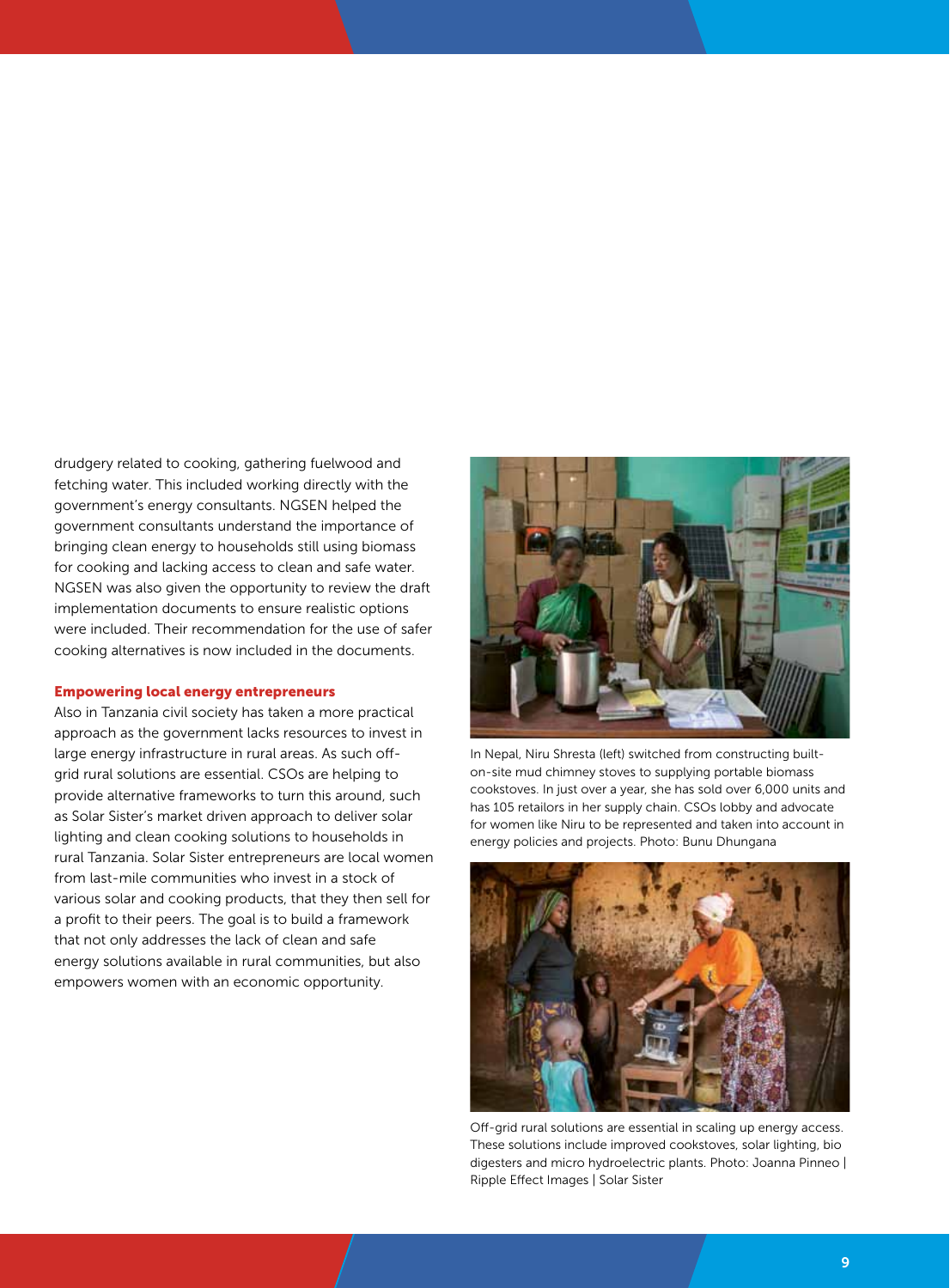# Providing valuable energy expertise to governments

Civil society is increasingly recognized as a valid partner for providing the essential knowledge, research and expertise needed to shape energy policy and strategy. CSOs have a proven track record for providing valuable data and advising governments in policy formulation to secure last mile energy solutions, develop better standards and overcome barriers for investment and implementation. They have also been pushing governments to base their policies on this data to speed up progress.

## Feeding in specific data

Recently CSOs were central in providing technical data on wind statistics that was used to shape the wind feed-in tariff proposal in Indonesia. Civil society was able to do this thanks to a project launched by Hivos in 2011 to develop a showcase for an island powered by 100% renewable energy. During the process Hivos and its partners carried out extensive feasibility studies on renewable energy potential including the wind potential of the island Sumba, located in Eastern Indonesia.

The Asian Development Bank (ADB) funded extra research into the feasibility of introducing a wind feed-in tariff for all of Indonesia, on request of the Ministry of Energy and Mineral Resources in 2014-2015. Sumba was included as part of the assessment as reference for Eastern Indonesia. Together with civil society, the ADB introduced the idea to the government and the state electricity company by providing a proposal for a national renewable energy feed-in tariff. The discussions around its implementation of the proposal are still ongoing.

#### Formulating global norms

Besides providing very specific data and knowledge to help create focused solutions, civil society has proven its ability to provide weighty research, to help frame the whole energy access debate. Practical Action, for instance, launched The Poor People's Energy Outlook series (PPEO) in 2010. The report series shines a light on energy access from the perspective of the poor, as well as counterbalancing other international energy publications such as the International Energy Agency's Energy Outlook reports.

The PPEO series has also been useful for CSOs working at a national level to use the information as a way of influencing national policy. The PPEO created what is now accepted as the global definition of 'Total Energy Access'. Civil society in Kenya used this definition at the beginning of the country's engagement with the SEforALL process. It has been embraced as the model needed to reach the country's 2030 energy goals.

#### Proving the viability of private investment

Civil society brings practical experience to inform government policy, for example Hivos' work around policy incentives for the creation of mini-grid and offgrid solutions in rural areas of Indonesia. Previously there was no systematic vision nor guidelines around the preparation of communities' energy projects, including the securing of investment for smaller energy projects.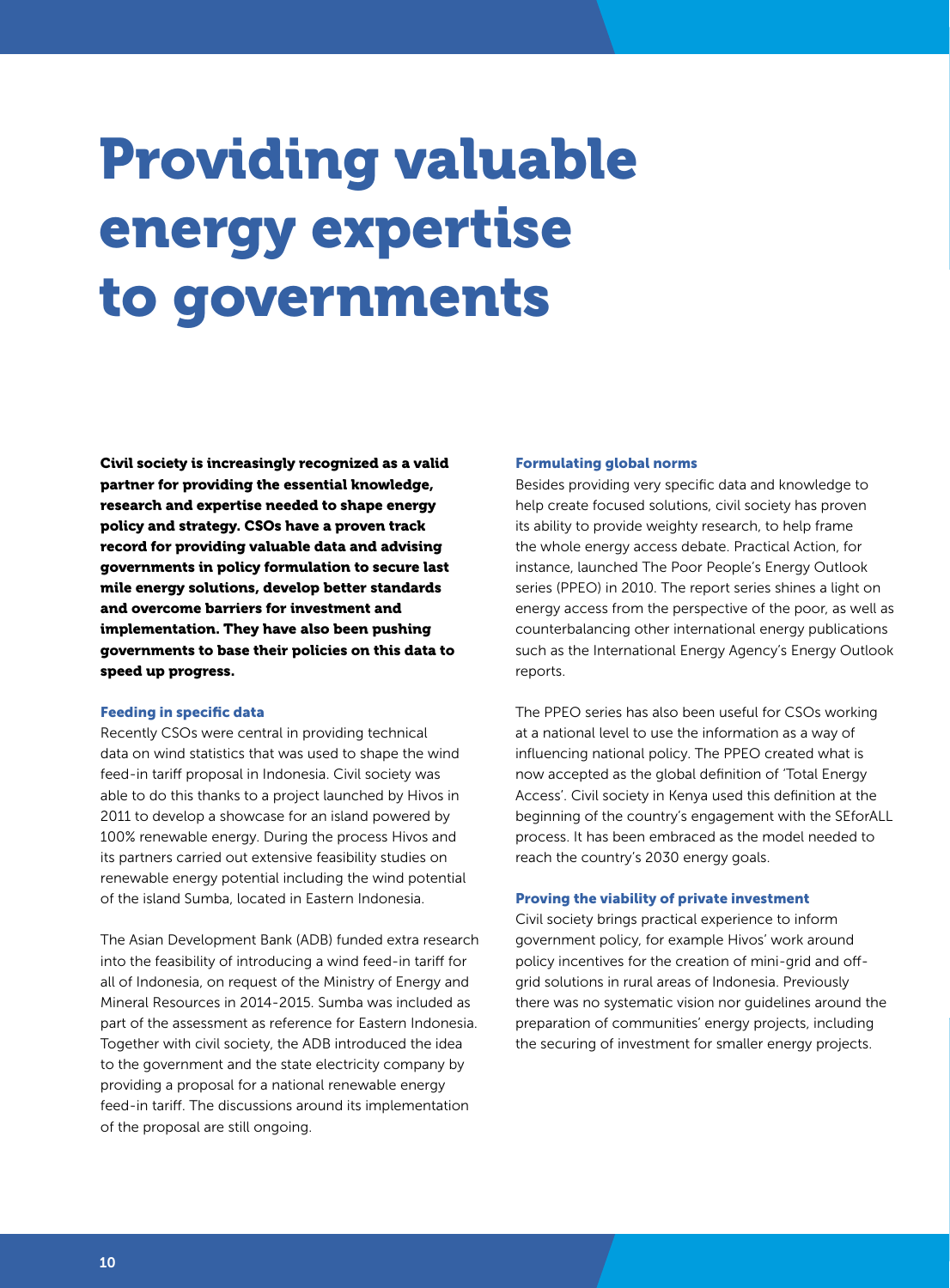

This micro hydro power plant in the Mhakuhou river on the Indonesian island Sumba provides electricity to nearby villages. Photo: Josh Estey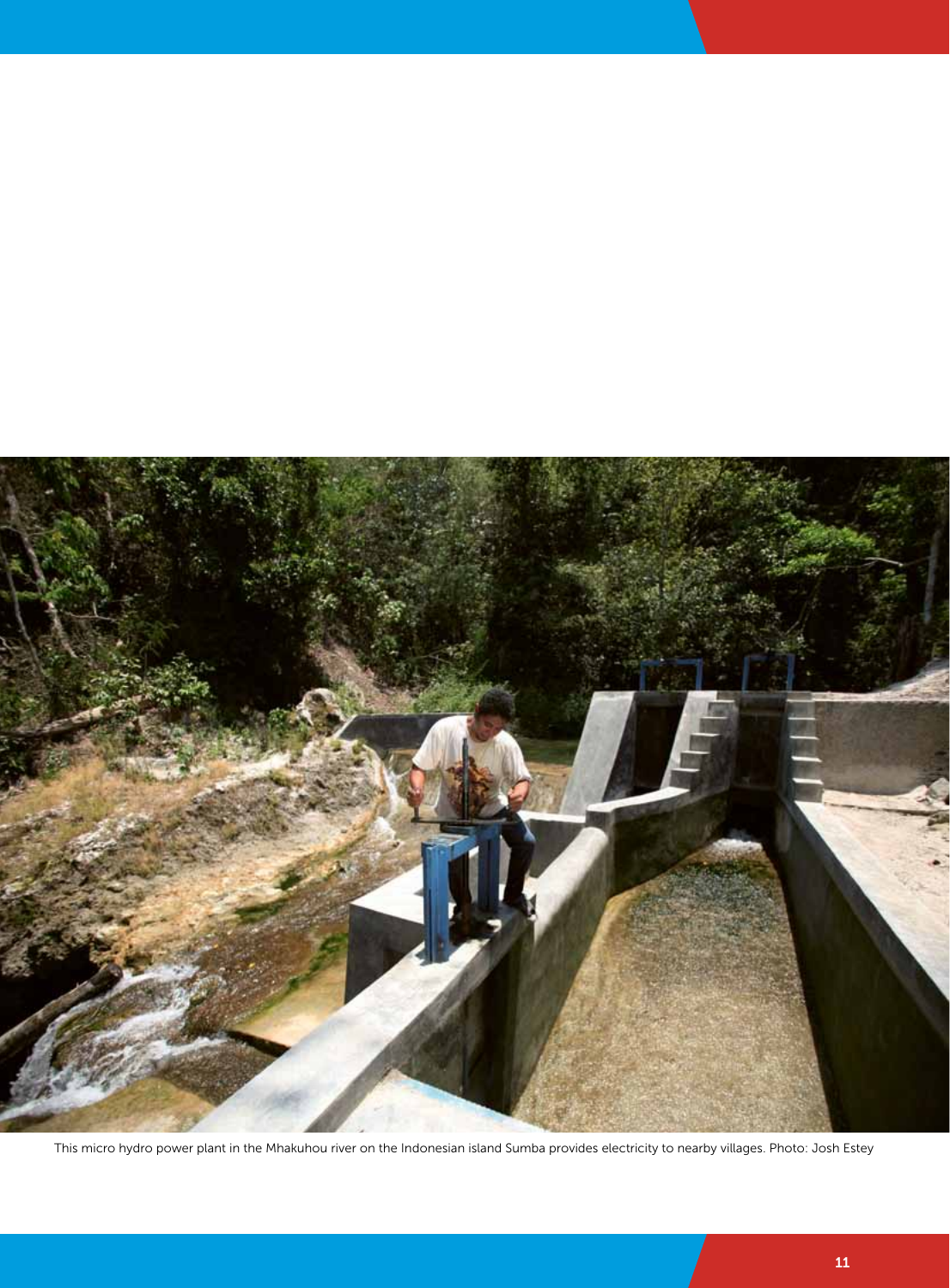Civil society identified the gaps on the ground, including how smaller projects could be funded and run via private investments, and started to create pressure for the government to look into this. This led to the Ministry of Energy and Mineral Resources to publish the rural electrification regulation in December 2016, aimed at mini-grids and end of mile energy solutions. This regulation opens the doors to businesses to invest in and create bespoke renewable business models in the rural areas they are situated in.

### Creating standards for sector confidence

CSOs provide specialist knowledge around the technical requirements of clean energy solutions. For instance in Kenya there are no standards for many renewable energy products and fuels. This has led to low standard products and subsequently a lack of consumer confidence in them, which in turn has affected growth of the renewable energy sector.

To address this, in 2014 civil society with experience in the ABPP Biogas Programme began to work with the Kenyan Board of Standards (KeBS) to develop biogas standards, providing financial and technical support. The standards, which covered biogas production, conditioning, and utilization from a safety, environmental, performance and functional perspectives, were adopted in a validation workshop at the end of 2015 and subsequently gazetted into law. The standards acted as a policy instrument to streamline and regulate the biogas sector in Kenya, and thus facilitated the effective dissemination of biogas technology in the country. In this way civil society helps, via technical knowledge and expertise, to develop nationwide standards.



Sumba island (Indonesia) has two diesel powered electricity grids. In 2010, around 70% of the population was not connected to this grid. The Sumba Iconic Island initiative contributed to increased electrification to around 40%. Photo: Josh Estey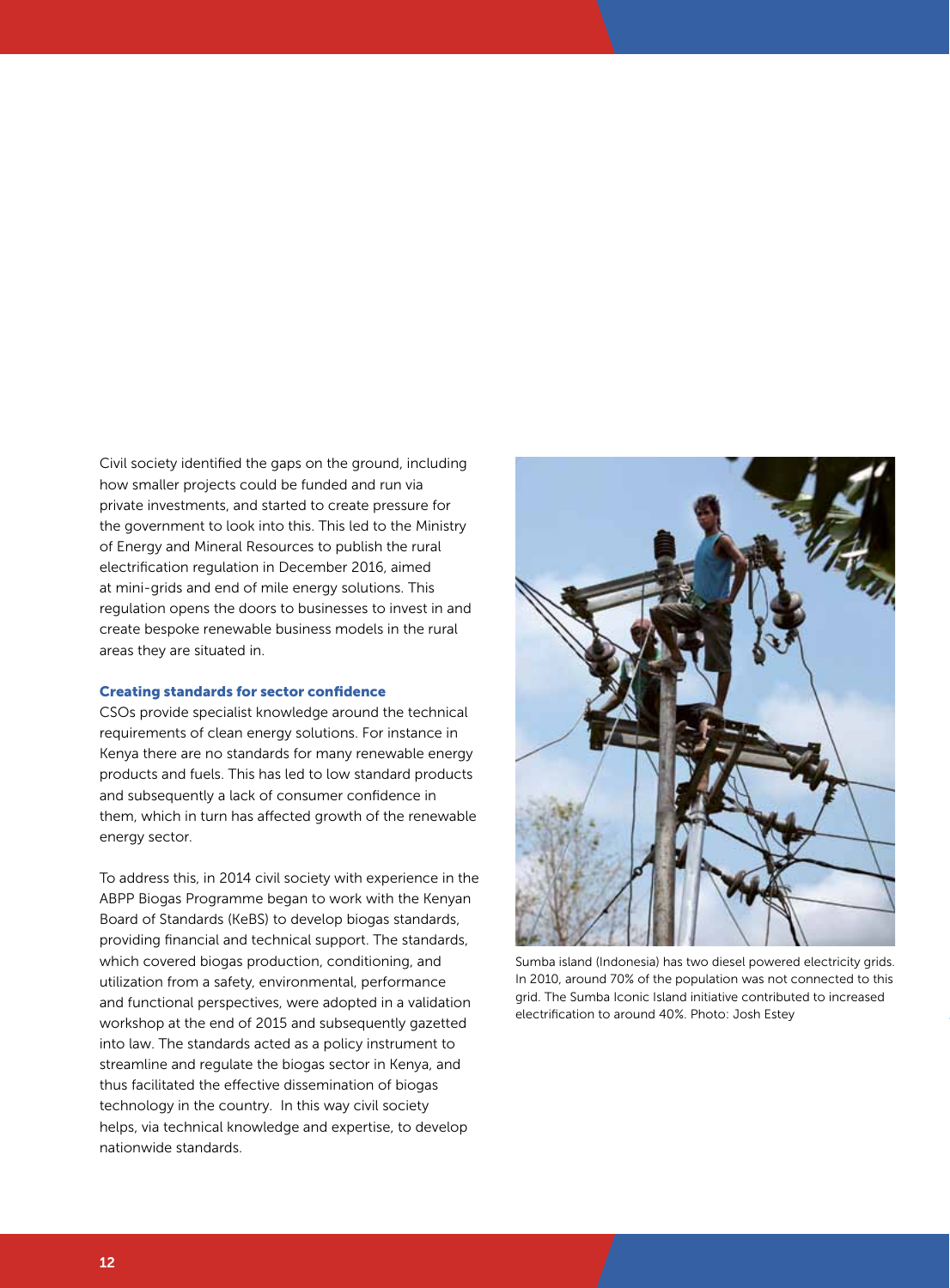# Ensuring finance reaches last mile solutions

It takes money to ensure universal energy access. CSOs have been pressing for the increase in finance flows to off-grid energy solutions with success. Civil society has also secured investments and pioneered alternative funding mechanisms to empower women and rural communities to create their own energy solutions.

### Lobbying to safeguard rural energy finance

Large scale investments need to be safeguarded for renewable energy in rural areas. CSOs in Nicaragua played a key role in ensuring funding allocation for energy access. Under the SEforALL process the government of Nicaragua presented its Investment Plan for the Scaling Up Renewable Energy Program (SREP) by accessing funding from the Climate Investment Fund (CIF), with support from the Inter-American Development Bank (IDB), in 2015.

Nicaraguan civil society supported the original version of the Investment Plan that allocated almost equal funding for its two components: geothermal energy development and rural energy access through decentralized systems and clean cooking solutions. However in 2016 when the Nicaraguan government presented its project proposal, it requested to change the funding allocation shifting US\$4.5 million from rural energy access to geothermal.

A member of the national Gender and Energy Advocacy Network (RIGE), that is also a CIF observer, was able to lobby against this and report the concerns of Nicaraguan civil society to representatives on the SREP Sub-Committee. The SREP sub-committee took up the concerns in its decision making process. From the subsequent discussion, the IDB and the Nicaraguan



In Nepal, thanks to CSO intervention, these women have been able to expand and improve their chutney producing business, thus increasing their income, using electric equipment. Photo: Bunu Dhungana

"The world will always need independent organizations and individuals to act as watchdogs, ethical guardians and advocates of the marginalized or underrepresented. Civil society in all its forms has an important role in holding all stakeholders, including itself, to the highest levels of accountability."

World Economic Forum (2013), *The Future Role of Civil Society.*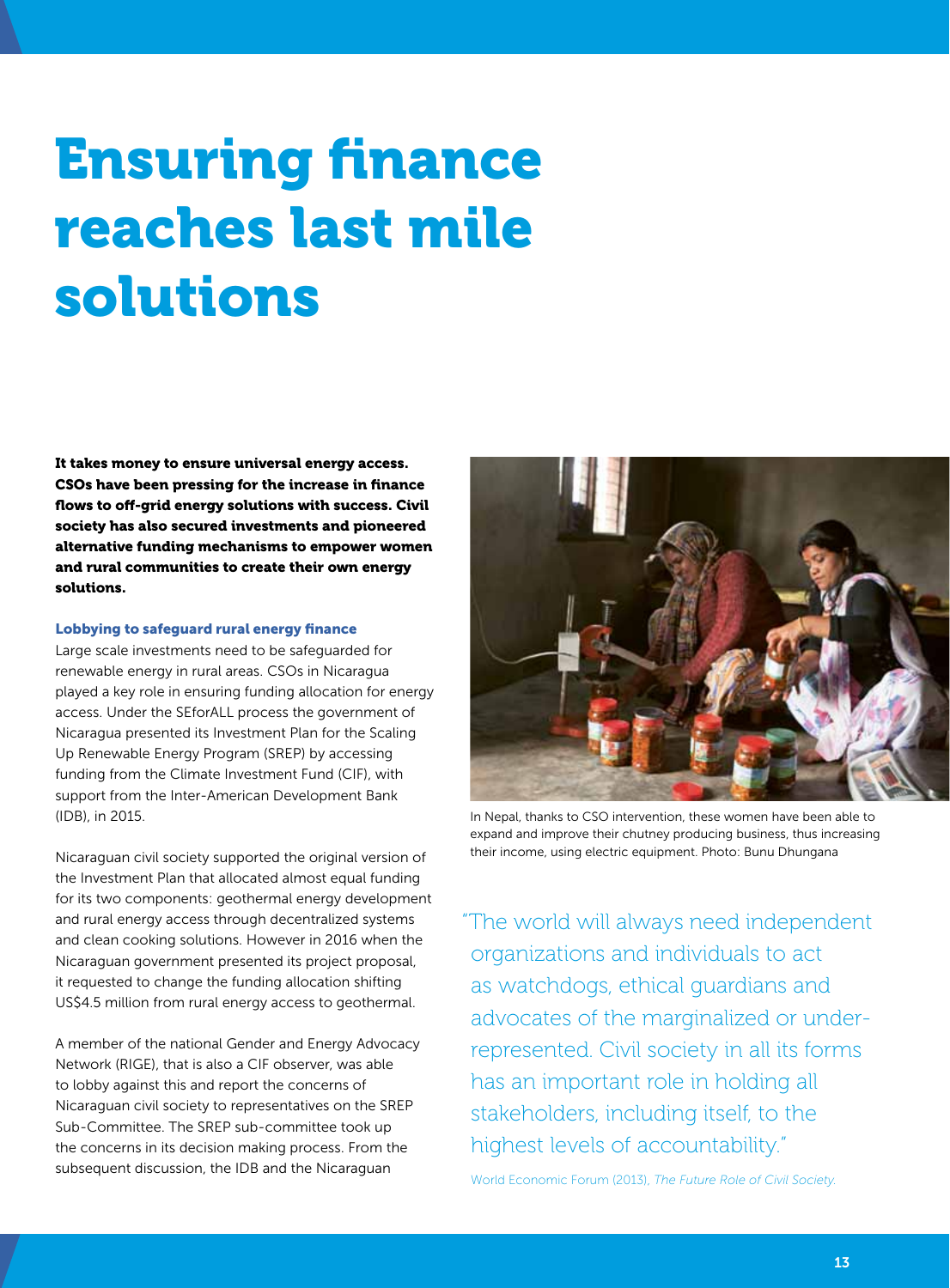

The women on the right, who lives nearby Nakuru (Kenya), received a subsidy to invest in a biogas digester in 2012. She uses the biogas for cooking and for lightning and the left over slurry to fertilize her fields. Photo: Sven Torfinn.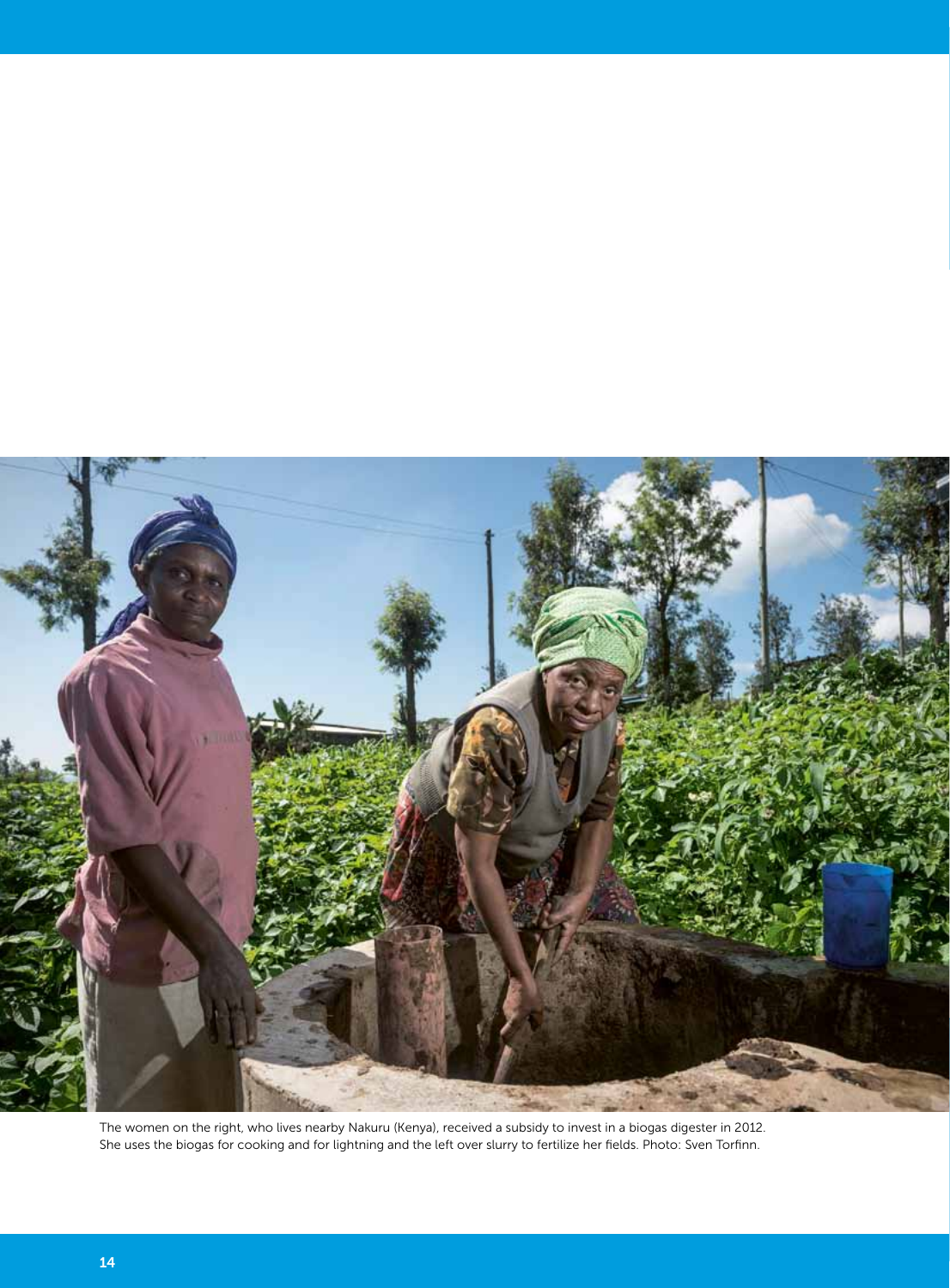government found an alternative for the requested shift. The project proposal was approved without any reallocation from the rural energy component, so initial investments in renewable energy access in rural areas were secured.

#### Microfinance for empowering women

In many developing countries women are discriminated against. This includes limiting their access to energy and access to financial credit. Within this context, over the past two years civil society has been trying to address this in various countries by working with financing institutions thereby increasing access to funding.

In Nepal, ENERGIA and the Centre for Rural Technology Nepal has supported women gain access to much needed credit for initiating and upscaling their energy solution businesses. The programme is running in six districts with 40 local, easily accessible micro-financing institutes. A similar project is running in Senegal, coordinated by Energy 4 Impact (E4I), in partnership with SEM Fund and financed by ENERGIA.

E4I has also helped to set up an innovative credit line programme with PAMIGA (French Financial Institute) and Caurie MF (local microfinance organisation). Caurie MF will buy and lease the solar equipment (including solar fridges, and solar pumps) to women with a 15% interest rate, which should take them between 24-30 months to repay.

CSOs have thus worked with financial institutions, to prove that these female entrepreneurs were valid investment candidates. By doing this, both funding and energy is being deployed faster in rural areas.

## Community finance for energy solutions

Unfortunately in Kenya, it has proven difficult for women to access financial support from micro-finance and banking organisations to create last mile energy solutions. In 2016 civil society launched a new project to support groups of female energy entrepreneurs to create 'Village Savings and Loan Associations', based on a traditional form of Kenyan village banking. ENERGIA funded the initial loans, and along with other CSOs runs trainings to create guidelines for paying in, lending and borrowing to ensure a sustainable framework. The project also includes management training for local fund managers.

CSOs are working with the local associations, supporting them to build up capital, as well as lending. All the loans are going to female energy entrepreneurs focused on solar energy, manufacturing briquettes, and producing improved cooking stoves. Although the project is still in its initial stages, there has already been growth in the funds.